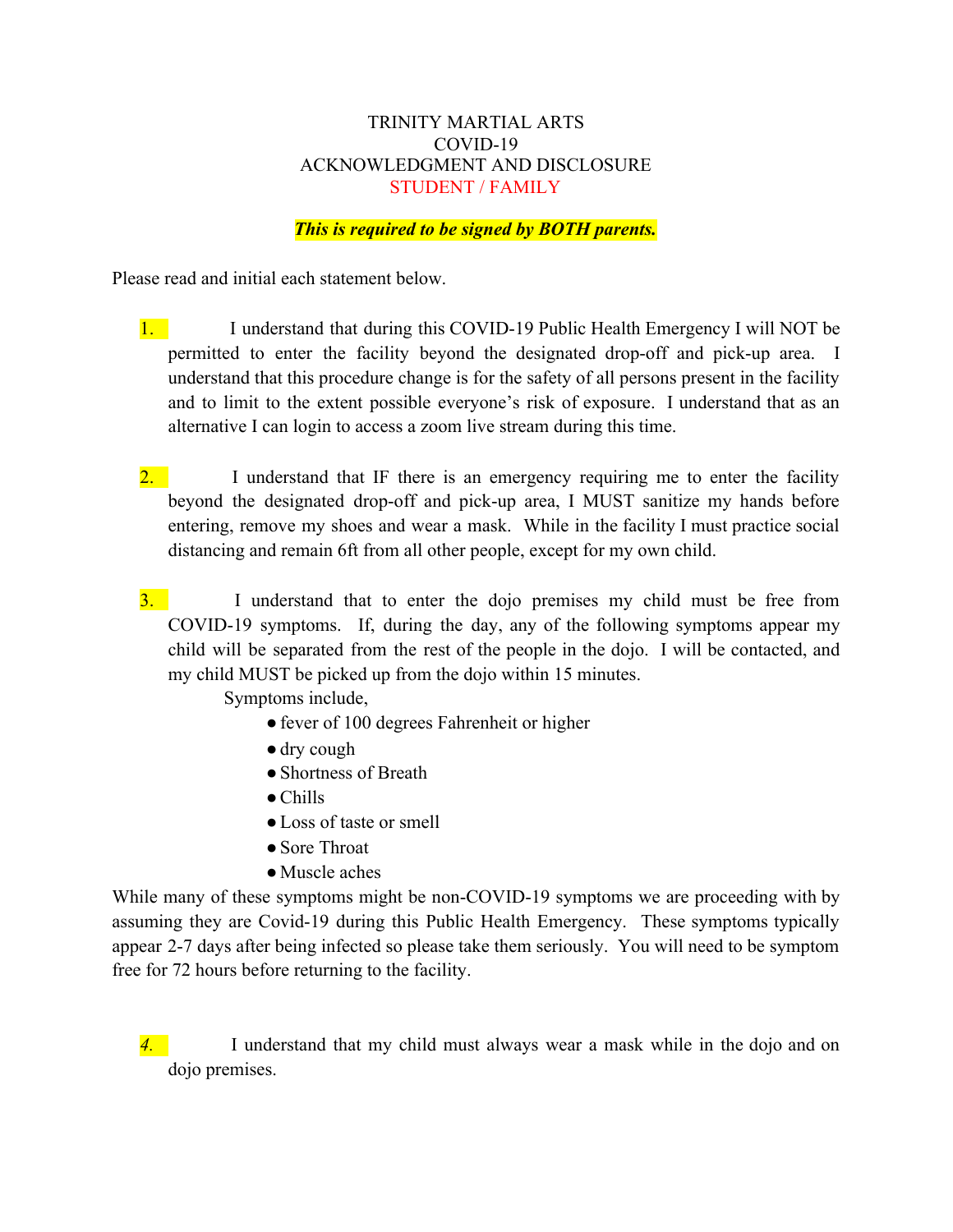- 5. I understand that students will be required to bring their own hand sanitizer and use it according to CDC recommended handwashing procedures every time they touch a surface in the dojo.
- 6. Each student MUST remove their shoes at the entrance of the facility. Students will put on a CLEAN, UNWORN pair of SOCKS before entering the dojo. Those shoes will be put into a "dirty bag" and placed inside their personal gear bag.
- 7. I will wash the complete uniform, socks and face mask before class and store safely in an uncontaminated bag.
- 8. I understand that outside of martial arts, all students will comply with all state, county or local stay-at-home orders, and all contact with persons living outside our household will follow all state, county or local stay-at-home orders. Students will not go out to stores unless it is absolutely necessary and then only to shop for essential items like food, medicines and toiletries and will follow any recommendations from the CDC that limits student's risk for exposure including wearing a mask in all public areas and remaining 6ft from all other people.
- 9. I will immediately notify Trinity Martial Arts management if I become aware of any person with whom my child or I have had contact exhibits any of the symptoms listed in Number 1 above, is advised to self-isolate, quarantine, or has tested positive, or is presumed positive for COVID-19. Further, I will immediately notify Trinity Martial Arts management if anyone from my place of employment is presumed positive or tests positive for COVID-19 whether or not I have had direct contact with that person.
- 10. I understand that Students entering our dojo will be in contact with children, families and employees who are also at risk of community exposure. I understand that no list of restrictions, guidelines or practices will remove 100% of the risk of exposure to COVID-19 as the virus can be transmitted by persons who are asymptomatic and before some people show signs of infection. I understand that I play a crucial role in keeping everyone in the facility safe and reducing the risk of exposure by following the practices outlined herein.

I, certify that I have read, understand, and agree to comply with the provisions listed herein. I acknowledge that failure to act in accordance with the provisions listed herein, or with any other policy or procedure outlined by  $\lceil \text{dodo NAME} \rceil$